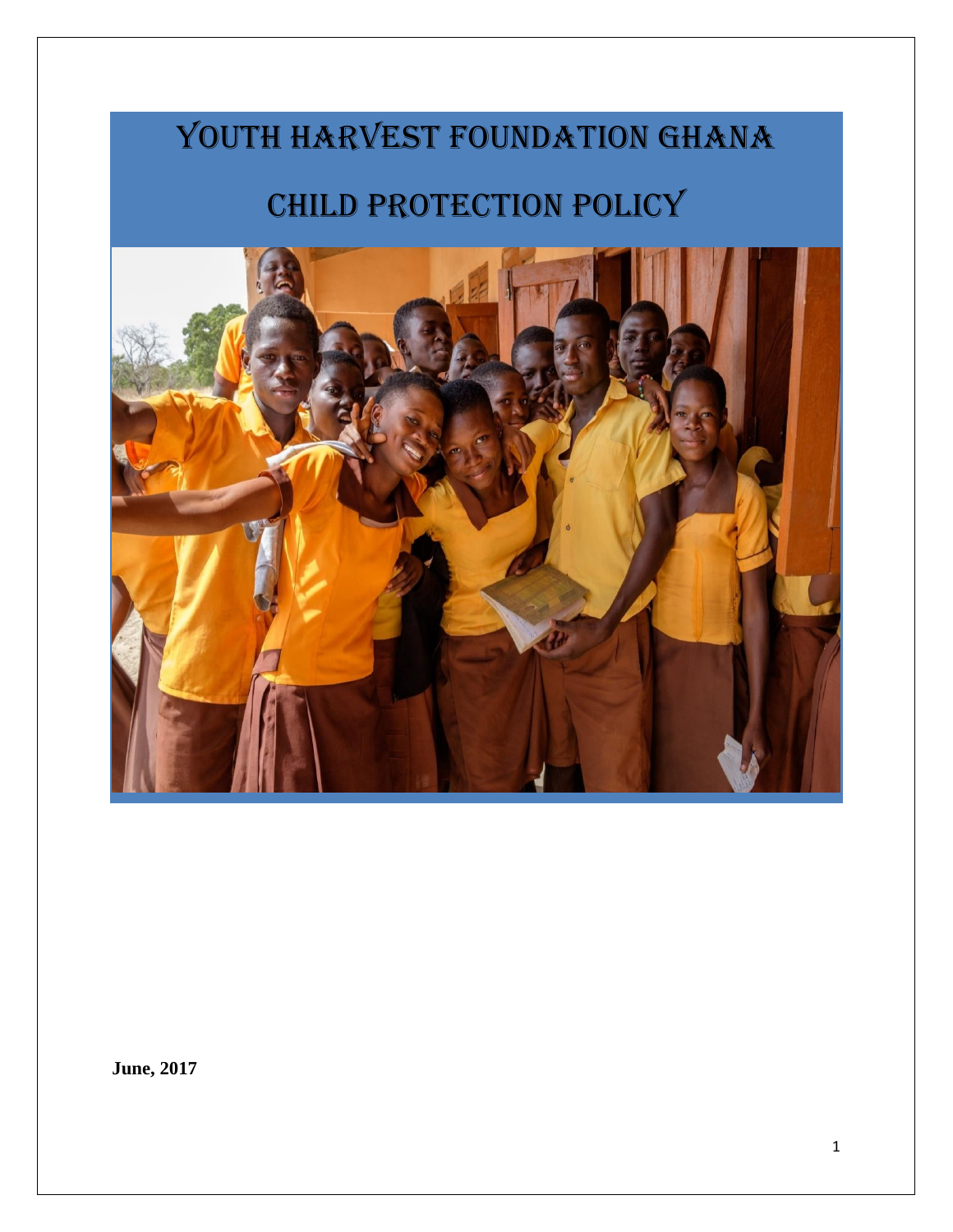## **TABLE OF CONTENTS**

| 12.<br>Providing Information to Police or<br>Social Welfare          |
|----------------------------------------------------------------------|
| Department11                                                         |
| 13. Responsibility of those covered by the<br>scope of<br>this       |
|                                                                      |
| 14. Personal conduct<br>outside work<br>association<br>with<br>or or |
|                                                                      |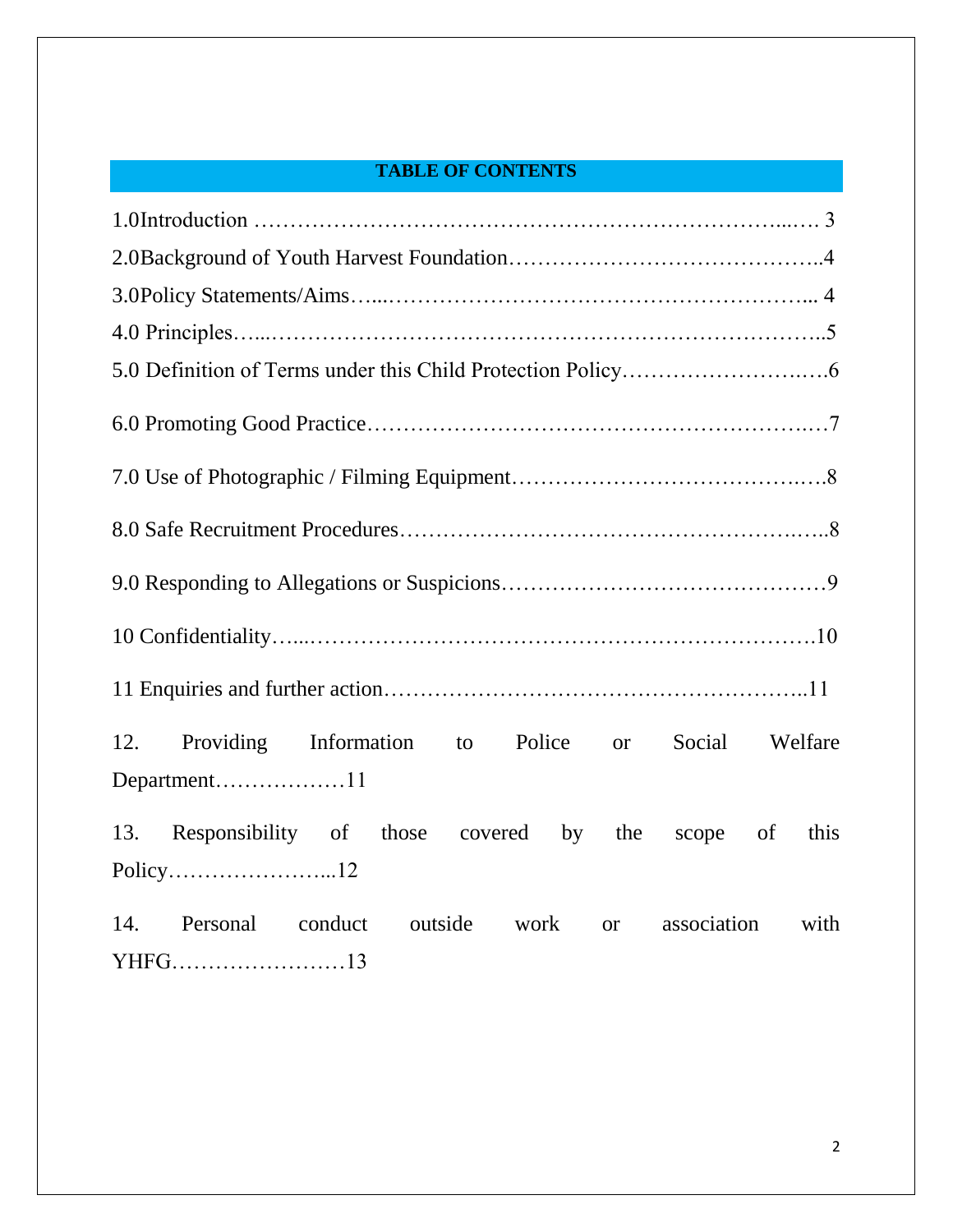#### **1.0 INTRODUCTION**

This Child Protection Policy of Youth Harvest Foundation Ghana (YHFG) is applicable to all management and staff (paid, voluntary, permanent or casual) of YHFG, consultants, contractors and partner organizations. The issue of child abuse is a complex problem that has an impact on all areas of society, more so for rural children. The Youth Harvest Foundation Ghana has therefore taken a pro-active role in relation to child protection and is committed to ensuring that the safety, welfare and wellbeing of all children irrespective of their religion, race, ethnic or education background are protected and maintained at all times during their participation in activities run by YHFG and its partner organizations.The Youth Harvest Foundation Ghana aims to foster a safe and positive environment for all children.

Information contained in this document will create a framework and provide direction for staff, consultants, contractors, volunteers andpartnerorganizations. It will also help deliver a consistent approach to child abuse prevention at all levels of working with children.

The Youth Harvest Foundation Ghana and itspartners working with and for children and young people must ensure that:

The welfare of the child is paramount:

- 1. All children, whatever their age, culture, disability, gender, language, racial origin, religious beliefs and/or sexual identity have the right to protection from abuse
- 2. All suspicions and allegations of abuse and poor practice will be taken seriously and responded to swiftly and appropriately
- 3. Staff (paid/unpaid) workingfor YHFG have a responsibility to report concerns to the appropriate officer. Staff or volunteers are not trained to deal with situations of abuse or to decide if abuse has occurred.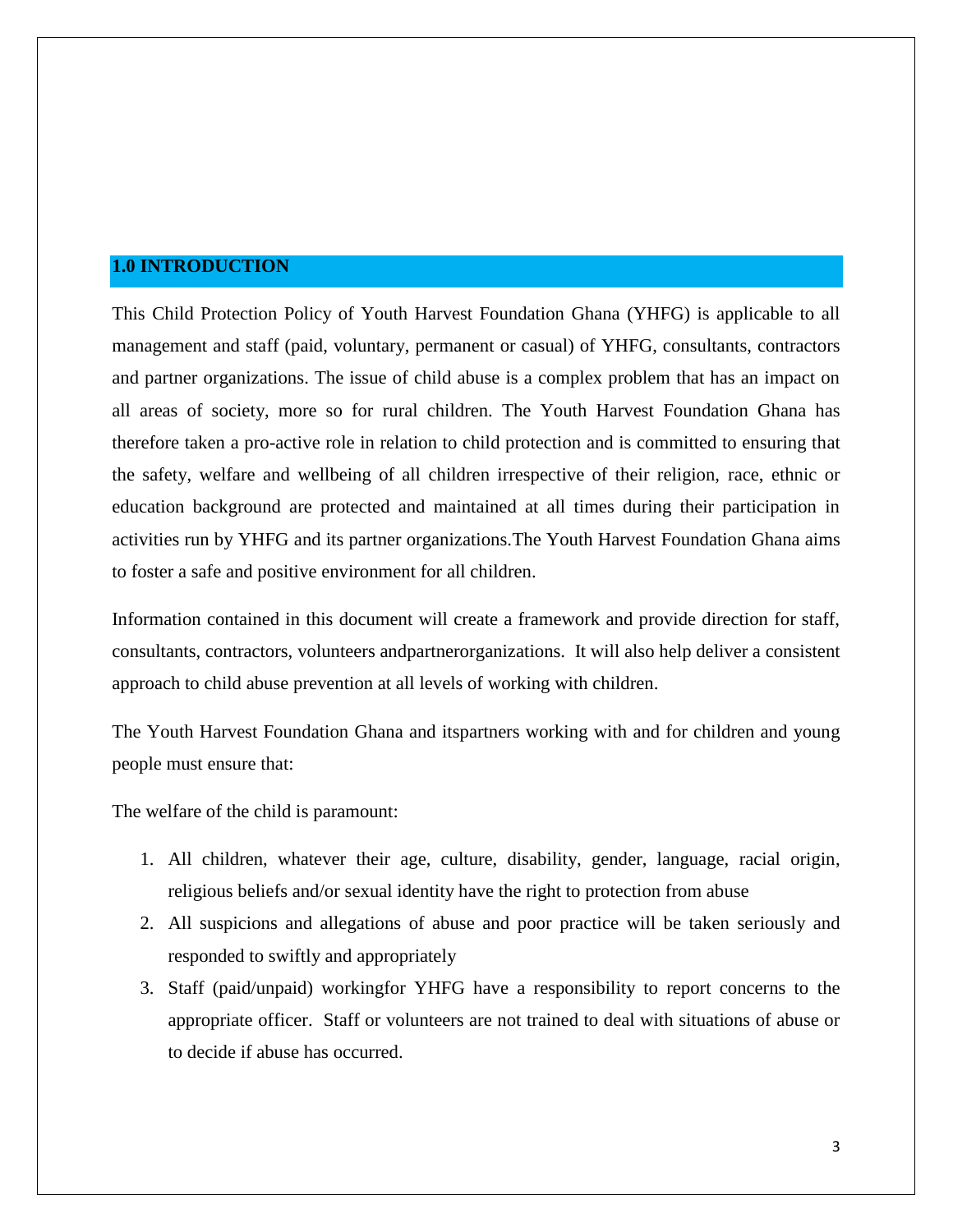#### **2.0 BACKGROUND OF YOUTH HARVEST FOUNDATION**

The YHFG is a youth focused Non-Governmental Organization which is also non-partisan and with no religious affiliation. The Foundation was founded in 2002 with head office based in Bolgatanga in the Upper East region, Ghana. It is registered as an NGO with the Registrar General Department, Department of Social Welfare and the National Youth Authority. The guiding believe is that helping the deprived youth of Ghana to conserve and develop their physical and mental strength through education, entrepreneurial training and improved living conditions is the right way to ensure their viability to society and fight poverty.

#### **2.1 MISSION & VISION**

**Vision:** Enable self-reliant and self-sufficient youth living in healthy society

**Mission:** Support and empower young people to achieve their full potential:

- 1. In their personal life,
- 2. Professional development,
- 3. As active advocates of the rights of young people
- 4. And contribute to a sustainable environment

#### **2.2 YHFG MAIN STRATEGIC AREAS**

- 1. To support and promote the sexual and reproductive health of young people by providing appropriate education and supporting rights-based advocacy activities
- 2. To support and promote skills development in young people, with a focus on entrepreneurship, employable and social skills
- 3. To support young people to chart their career paths through formal education
- 4. To strengthen young farmers' forces in the production and marketing of farm produce in an environmentally sustainable manner.

#### **3.0 POLICY STATEMENT/AIMS**

The Youth Harvest Foundation Ghana has a duty of care to safeguard all children involved in YHFG from harm. All children have a right to protection, and the needs of rural children, disabled children and others who may be particularly vulnerable must be taken into account. The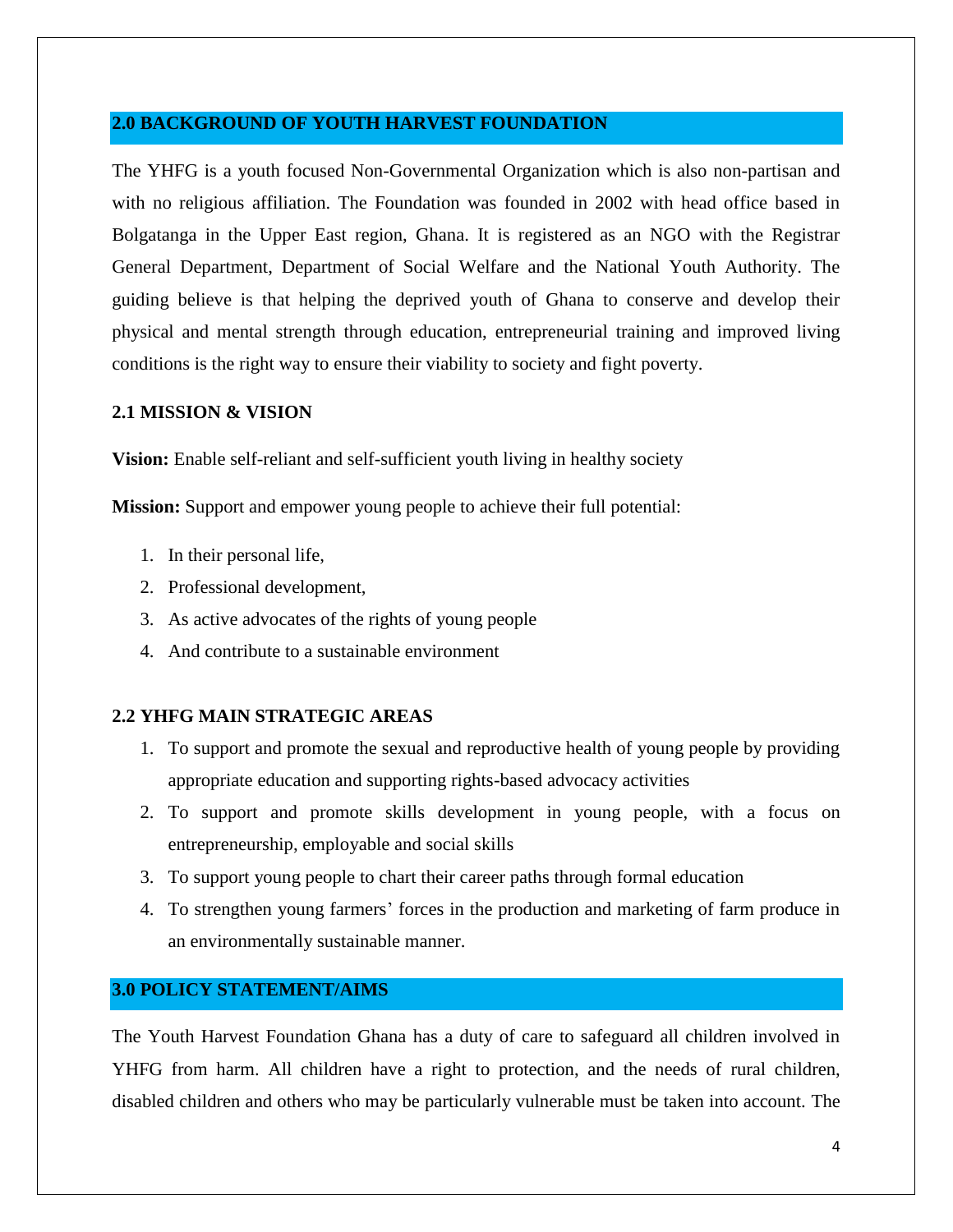Youth Harvest Foundation Ghana will ensure the safety and protection of all children involved in YHFG through adherence to this Child Protection guidelines adopted by YHFG. The aim of this Child Protection Policy is to promote good practice such as:

- 1. Providing children and young people with appropriate safety and protection whilst working for and with them.
- 2. Allow all staff or volunteers to make informed and confident responses to specific child protection issues.
- 3. Create an environment to encourage children to develop a positive self-image
- 4. Encourage children to develop sense of independence and autonomy in a way that is appropriate to their age and stage of development

#### **4.0 PRINCIPLES**

This policy is informed by a set of principles that are derived from the UNCRC and include:

- 1. All children have equal rights to protection from abuse and exploitation.
- 2. Each child has a fundamental right to life, survival and development. YHFG's childcentred development approach provides a basis for ensuring the realization of children's rights to be protected from harmful influences, abuse and exploitation.
- 3. All children should be encouraged to fulfil their potential, and inequality and discrimination should be challenged.
- 4. Children will be assured the right to express their views freely and this will be given 'due weight' in accordance with their age and level of maturity. We will not discriminate against the child. The child will be treated with respect irrespective of gender, nationality or ethnic origin, religious or political beliefs, age, physical or mental health, sexual preference and gender identity, family, socio-economic and cultural background, or any history of conflict with the law.
- 5. Everybody has a responsibility to support the care and protection of children.
- 6. YHFG has particular responsibilities to children who come into contact with us. No child must come to harm as a result of their engagement with YHFG, a participant inYHFG program or as part of any YHFG advocacy campaign.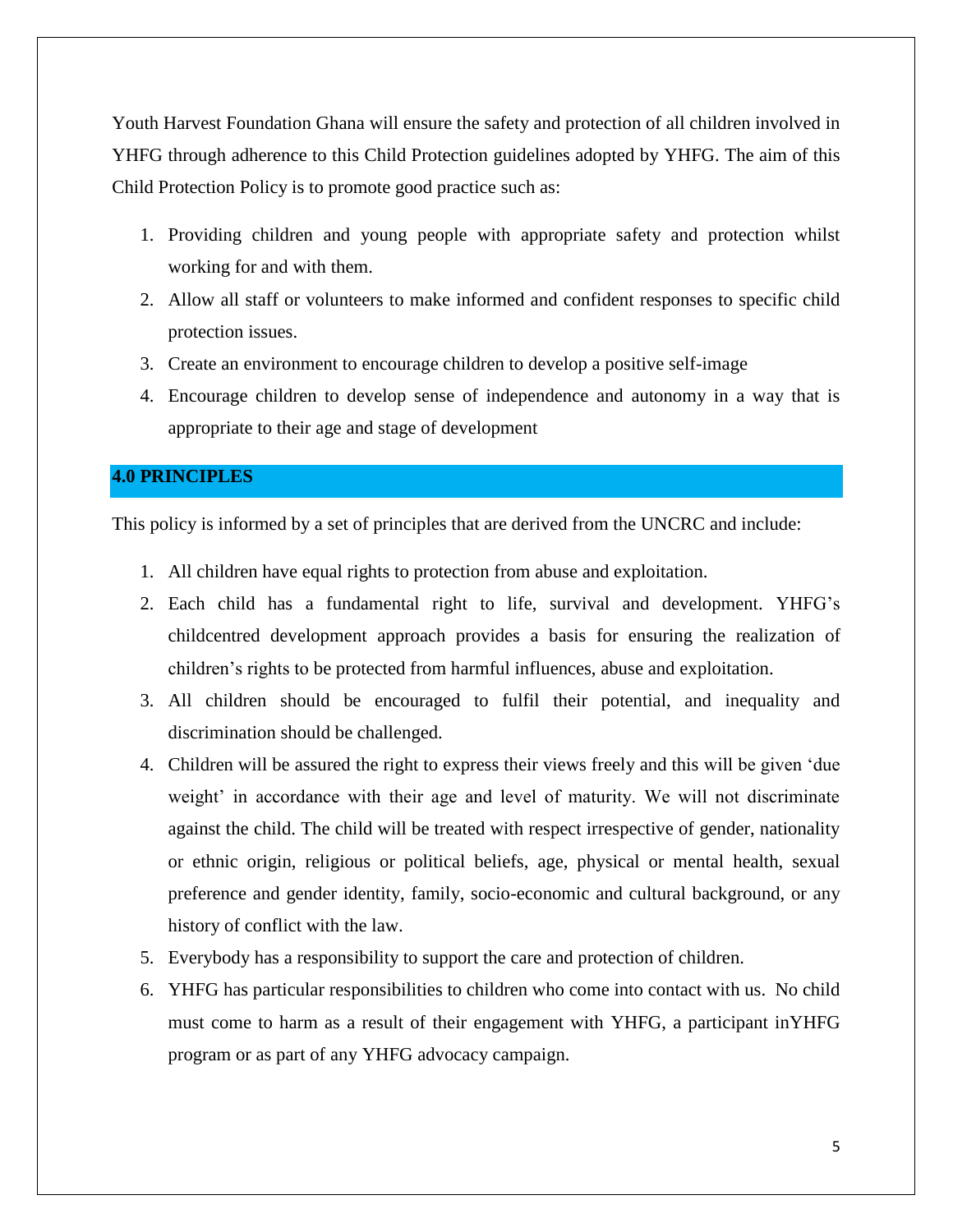7. These particular responsibilities extend to those individuals or organizations who are associated with YHFG. Therefore, everyone working for or associated with YHFG's work must be aware of and adhere to the provisions of this policy

#### **5.0 DEFINITION OF TERMS UNDER THIS POLICY**

In line with the United Nations Convention on the Rights of the Child and for the purposes of this policy, a Child is defined as any person under the age of 18 years (UNCRC Article 1).

**1**. **Child abuse**: is defined as all forms of physical abuse, emotional ill-treatment, sexual abuse and exploitation, neglect or negligent treatment, commercial or other exploitation of a child and includes any actions that result in actual or potential harm to a child. Child abuse may be a deliberate act or it may be failing to act to prevent harm. Child abuse consists of anything which individuals, institutions or processes do or fail to do, intentionally or unintentionally, which harms a child or damages their wellbeing, dignity and prospect of safe and healthy development into adulthood.

**2. Child protection**: is defined in this policy as the responsibilities, preventative and responsive measures and activities that YHFG undertakes to protect children ensuring that no Child is subject to Child abuse as a result of their association with us, their contact with YHFG Staff, YHFG Associatesand Visitors andor their participation in any YHFG activity, including our projects and programs.

In addition, it incorporates our responsibility to ensure that where there are concerns over a Child's welfare or where a Child has been subjected to Child abuse, actions are taken to address this; concerns are reported and responded to appropriately and in line with the relevant national and local procedures; and incidents are analyzed so as to ensure continued learning and growth in the field of organizational child protection.

**3**. **YHFG Staff**: refers to individuals who receive regular salary for work in any of our Projectsat the Head office or District offices.

**4**. **YHFG Associates**: refers to a range of paid and non-paid individuals who have committed to work with or support YHFG. It includes, among others, members of boards, volunteers,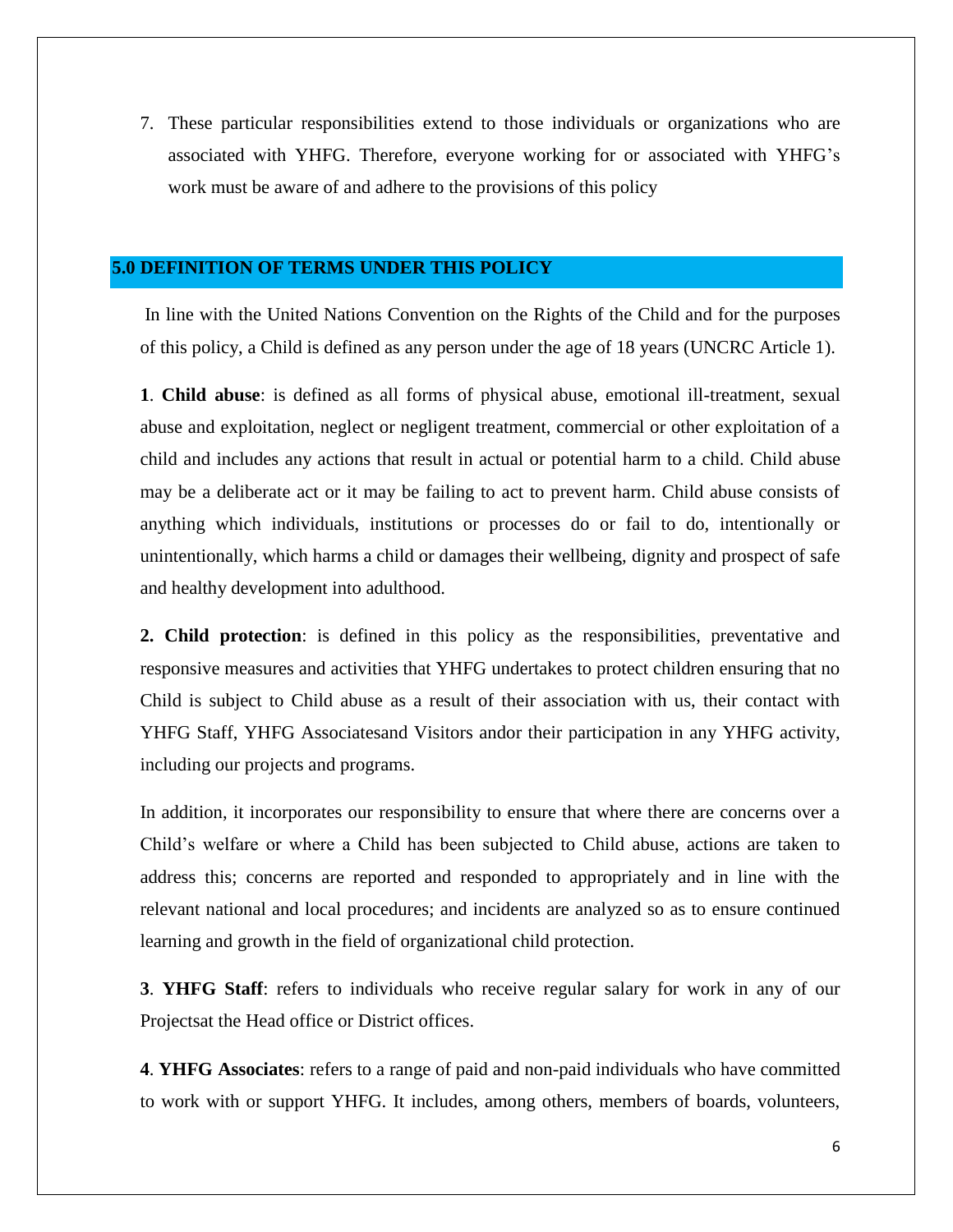including community volunteers, interns, sponsors, researchers, donors, consultants and contractors, staff andor representatives of partner Institutions and local government authorities.

**5**. **YHFG Visitors:** refers to a range of persons who are visiting our programs and may come into contact with children through YHFG, including journalists, media and researchers.

**6**. **YHFG Managers** refers to YHFG's Staff who have responsibility for line managing or supervising the work of YHFG Staff or YHFG Associates.

### **6.0 PROMOTING GOOD PRACTICE**

Child abuse, particularly sexual abuse, can arouse strong emotions in those facing such a situation. It is important to understand these feelings and not allow them to interfere with your judgment about the appropriate action to take.

Abuse can occur within many situations including the home, school and social environment. Some individuals will actively seek employment or voluntary work with young people or children in order to harm them. An instructor, teacher, staff or volunteer will have regular contact with children and young people and be an important link in identifying cases where they need protection. All suspicious cases of poor practice should be reported following the guidelines in this document.

#### **6.1 Good Practice Guidelines**

All personnel should be encouraged to demonstrate exemplary behaviour in order to promote children's welfare and reduce the likelihood of abuses. The following are common sense examples of how to create a positive culture and climate.

#### **6.1 a Good practice means:**

- 1. Always work in an open environment (eg avoiding private or unobserved situations and encouraging open communication with no secrets).
- 2. Treating all young people or disabled equally, and with respect and dignity.
- 3. Always putting the welfare of each young person first, before achieving goals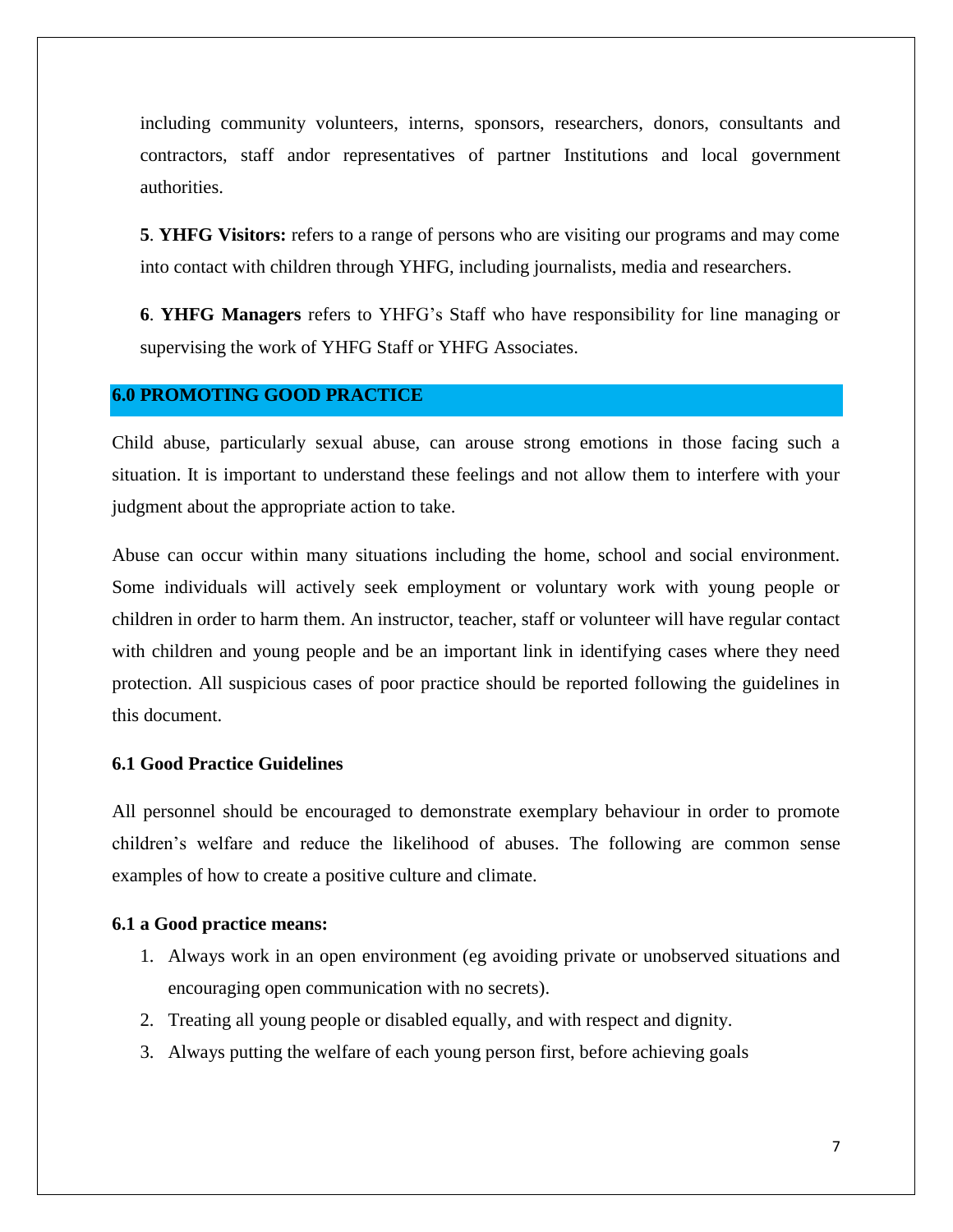- 4. Maintaining a safe and appropriate distance with players (eg it is not appropriate for staff or volunteers to have an intimate relationship with a child or to share a room with them).
- 5. Building balanced relationships based on mutual trust which empowers children to share in the decision making process.

#### **6.1 b Practices never to be sanctioned**

The following should never be sanctioned. You should never:

- 1. allow or engage in any form of inappropriate touching
- 2. allow children to use inappropriate language unchallenged
- 3. make sexually suggestive comments to a child, even in fun
- 4. reduce a child to tears as a form of control
- 5. fail to act upon and record any allegations made by a child
- 6. do things of a personal nature for children or adults with intellectual disabilities, that they can do for themselves
- 7. Invite or allow children to stay with you at your home unsupervised.

#### **7.0 USE OF PHOTOGRAPHIC/FILMING EQUIPMENT**

Photography/filming can be an effective aid in the work of YHFG but this must not be mis-used or used for other purposes. The performers and their parents or guardians should be made aware that this is part of the YHFG'swork and their consent obtained. Such films should be stored safely.

#### **8.0 SAFE RECRUITMENT PROCEDURES**

YHFGrecognizes that anyone may have the potential to abuse children in some way and that all reasonable steps are taken to ensure unsuitable people are prevented from working with children. Pre-selection checks must include the following:

- 1. All potential volunteers, paid staff, independent contractors or consultants should complete an application form.
- 2. The application form will elicit information about an applicant's past and a selfdisclosure about any criminal record.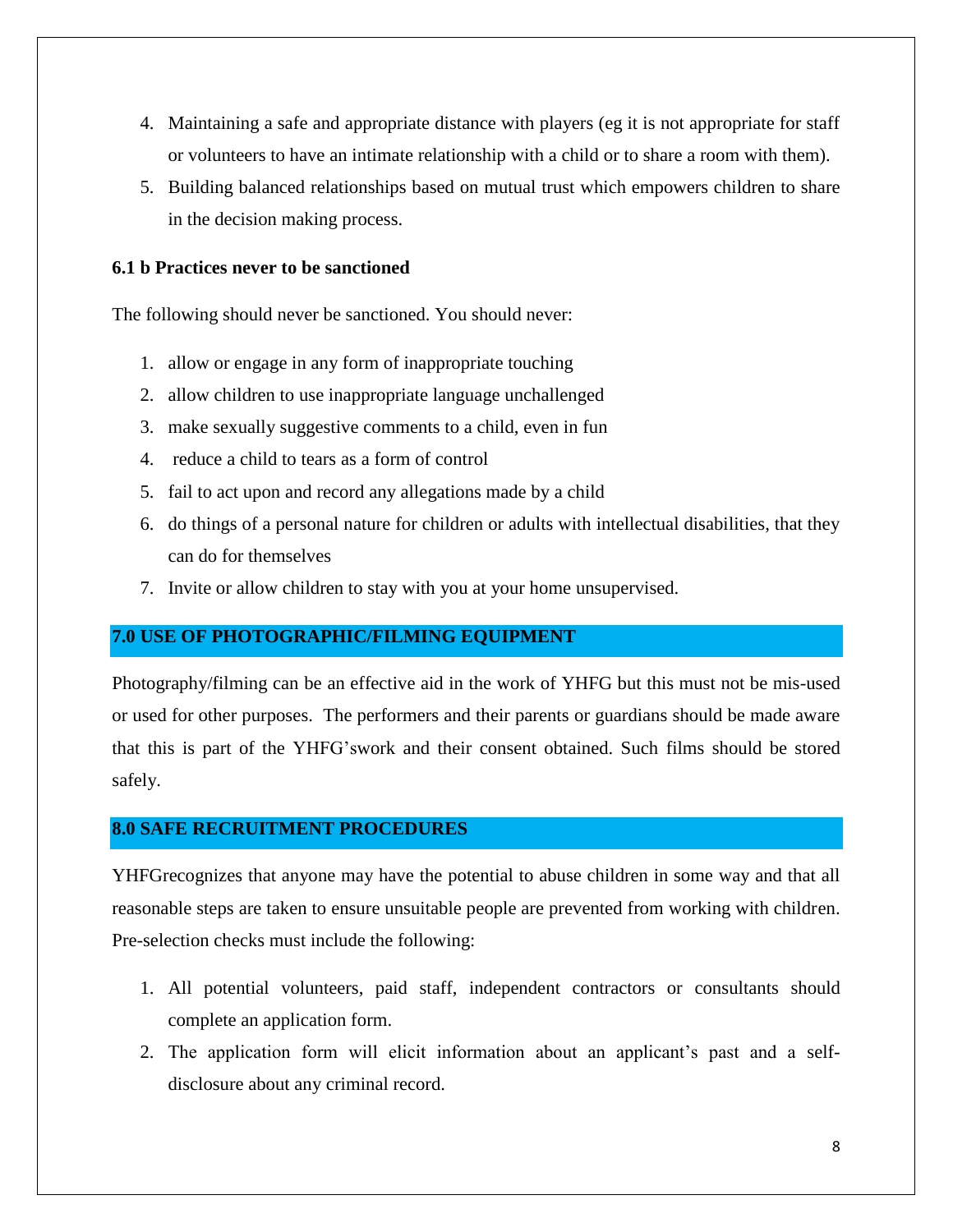- 3. Consent should be obtained from an applicant to seek information from the Criminal Investigation Department of the Ghana Police Service.
- 4. Two confidential references, including one regarding previous work with children. These references must be taken up and confirmed through telephone or email contact.

#### **8.1 Interview and Induction**

All potential employees, volunteers and independent contractors or consultants will be required to undergo an interview carried out to acceptable protocol and recommendations. Only on receipt of satisfactory references will a formal offer of employment or contract be made. Copies of all returned criminal record checks and documentation pertaining to any child protection issues will be kept confidentially and securely locked within YHFG's secretariat.

All employees and volunteers should receive an induction, during which:

- 1. The job requirements and responsibilities should be clarified.
- 2. Child protection procedures are explained and training needs are identified.

#### **9.0 RESPONDING TO ALLEGATIONS OR SUSPICIONS**

It is not the responsibility of anyone working in YHFGor partnerorganization, in a paid or unpaid capacity to decide whether or not child abuse has taken place. However there is a responsibility to act on any concerns by reporting these to the appropriate officer or the appropriate authorities.

YHFG assures all staff, volunteers, independent contractors or consultants and the general public that it will fully support and protect anyone, who in good faith reports his or her concern that a person is, or may be abusing a child. Where there is a complaint against a member of staff or a member of the public there may be three types of investigation:

- 1. a criminal investigation
- 2. a child protection investigation
- 3. a disciplinary or misconduct investigation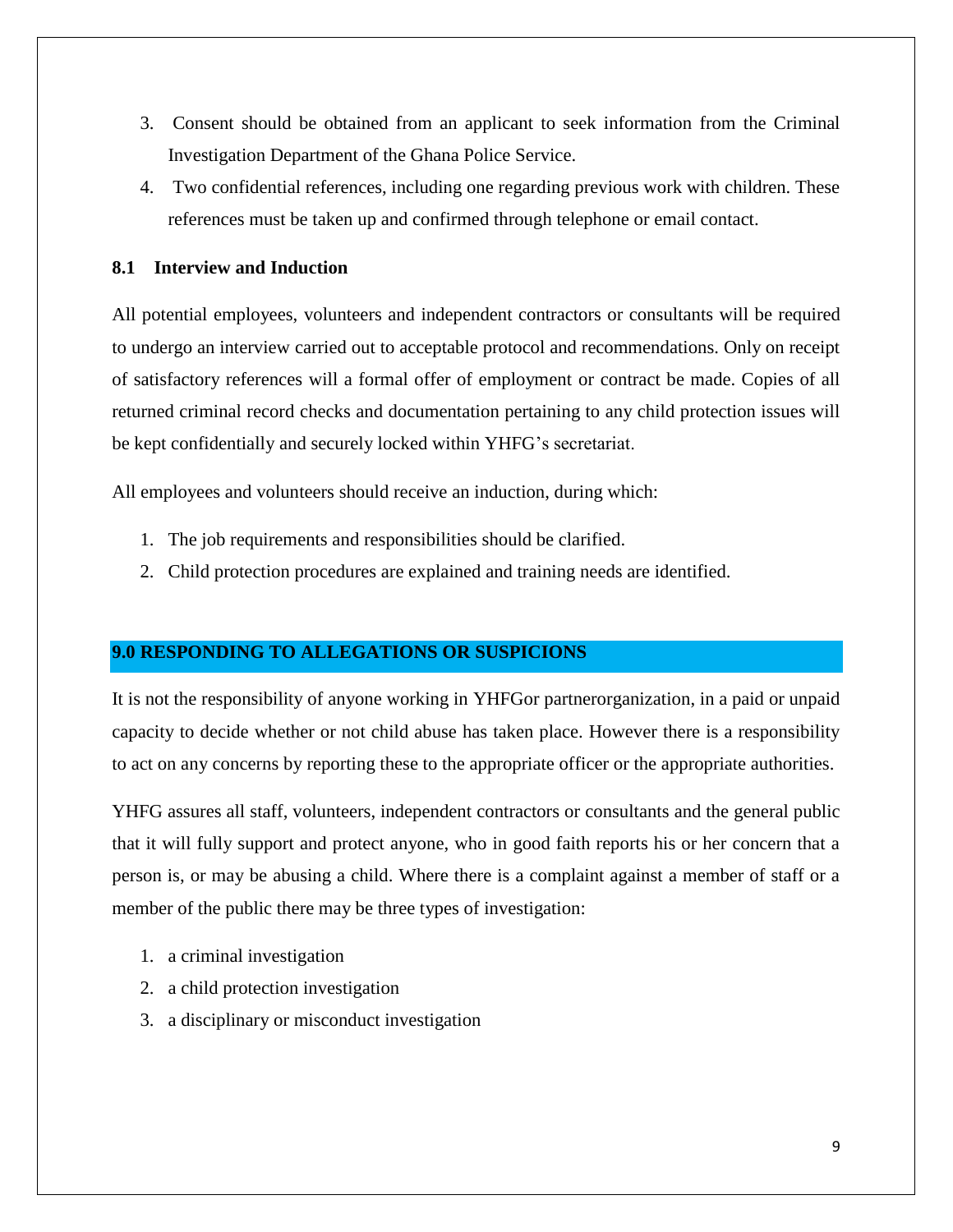#### **9.1 Reporting concerns about poor practice**

If following consideration, the allegation is clearly about poor internal practice, YHFG will deal with it as a misconduct issue. If the allegation is about poor practice by YHFG, or if the matter has been handled inadequately and concerns remain, it should be reported to the relevant authority who will decide how to deal with the allegation and whether or not to initiate disciplinary proceedings.

#### **9.2 Reporting concerns about suspected abuse**

All employees and volunteers should receive an induction, during which:

- 1. Any suspicion that a child has been abused by a member of staff, a volunteer, an independent contractor, consultant or a member of the general public, the issue should be reported to the YHFG, who will take such steps as considered necessary to ensure the safety of the child in question and any other child who may be at risk.
- 2. The YHFG will refer the allegation to the social welfare department who may involve the police.
- 3. The parents or guardians of the child will be contacted as soon as possible following advice from the social welfare department.

#### **10. CONFIDENTIALITY**

Every effort should be made to ensure that confidentiality is maintained for all concerned. Information should be handled and disseminated on a need to know basis only. This includes the following people:

The Executive Director, the parents of the person who is alleged to have been abused, the person making the allegation, the designated staff for child related issues,social welfare department or the police

Information should be stored in a secure place with limited access to designated people (eg. that information is accurate, regularly updated, relevant and secure).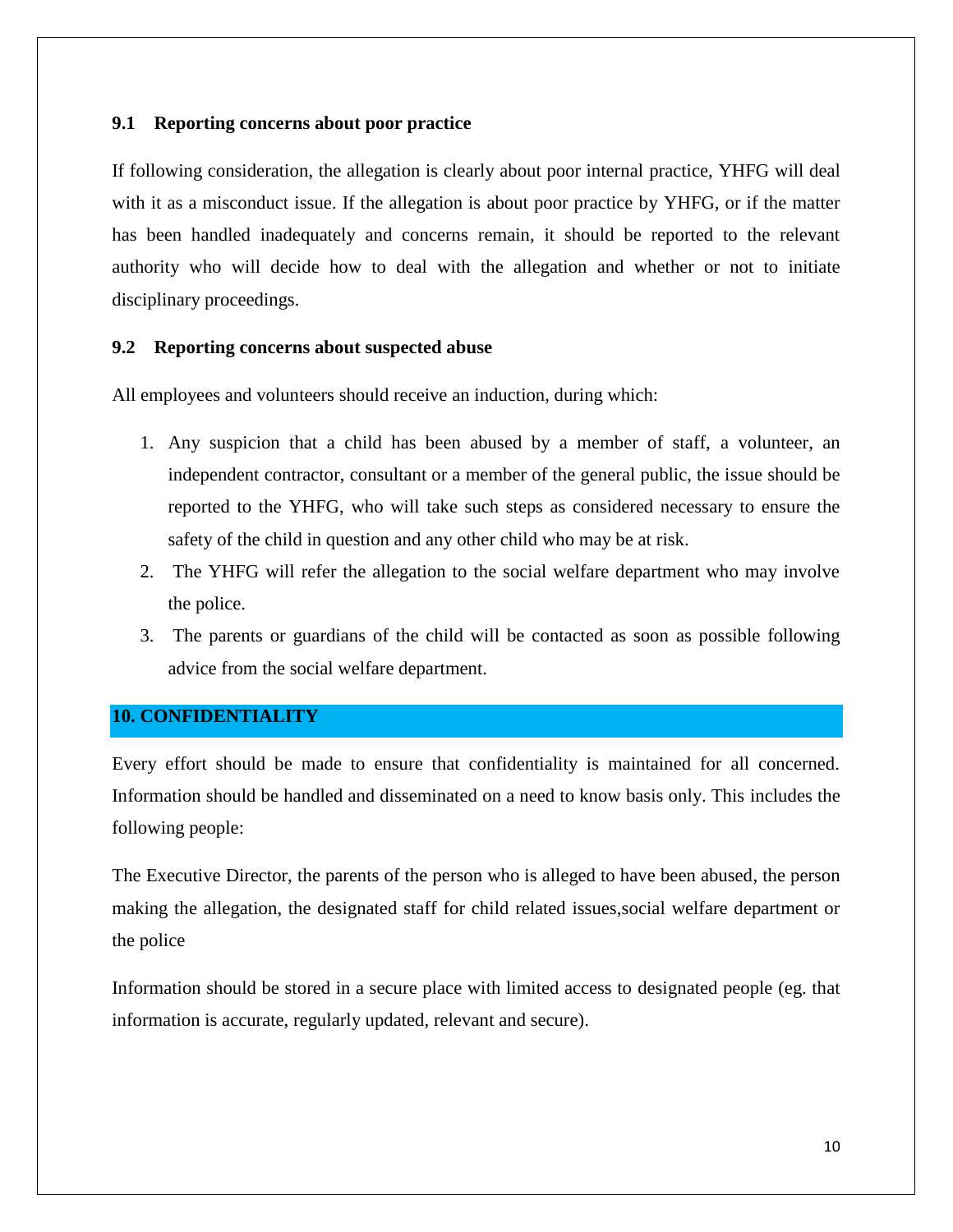#### **11ENQUIRIES AND FURTHER ACTION**

#### **11.1 Internal enquiries and possible suspension**

The YHFG Management team will make an immediate decision about whether any individual accused of abuse should be temporarily suspended pending further police and social welfare inquiries. Irrespective of the findings of the social welfare or police inquiries, the YHFGManagement Team will assess all individual cases to decide whether a member of staff, volunteer, contractor or consultant can be reinstated and how this can be sensitively handled. This may be a difficult decision; particularly where there is insufficient evidence to uphold any action by the police. In such cases, the YHFGManagement Team must reach a decision based upon the available information which could suggest that on a balance of probability; it is more likely than not that the allegation is true. The welfare of the child should remain of paramount importance throughout.

#### **11.2 Allegations of previous abuse**

Allegations of abuse may be made some time after the event (eg by an adult who has abused a child or by a member of staff, volunteer, contractor or consultant who is still currently working with children). Where such an allegation is made, YHFG should follow the procedures as detailed above and report the matter to the social welfare department or the police. This is because other children may be at risk from this person. Anyone who has a previous criminal conviction for offences related to abuse should be automatically excluded from working with children.

## **12. PROVIDING INFORMATION TO POLICE AND SOCIAL WELFARE DEPARTMENT**

Information about suspected abuse must be accurate and a detailed record should always be made at the time of the disclosure or concern. It should include the following:

- 1. The child's name, age and date of birth.
- 2. The child's home address and telephone number.
- 3. Whether or not the person making the report is expressing their own concerns or those of someone else.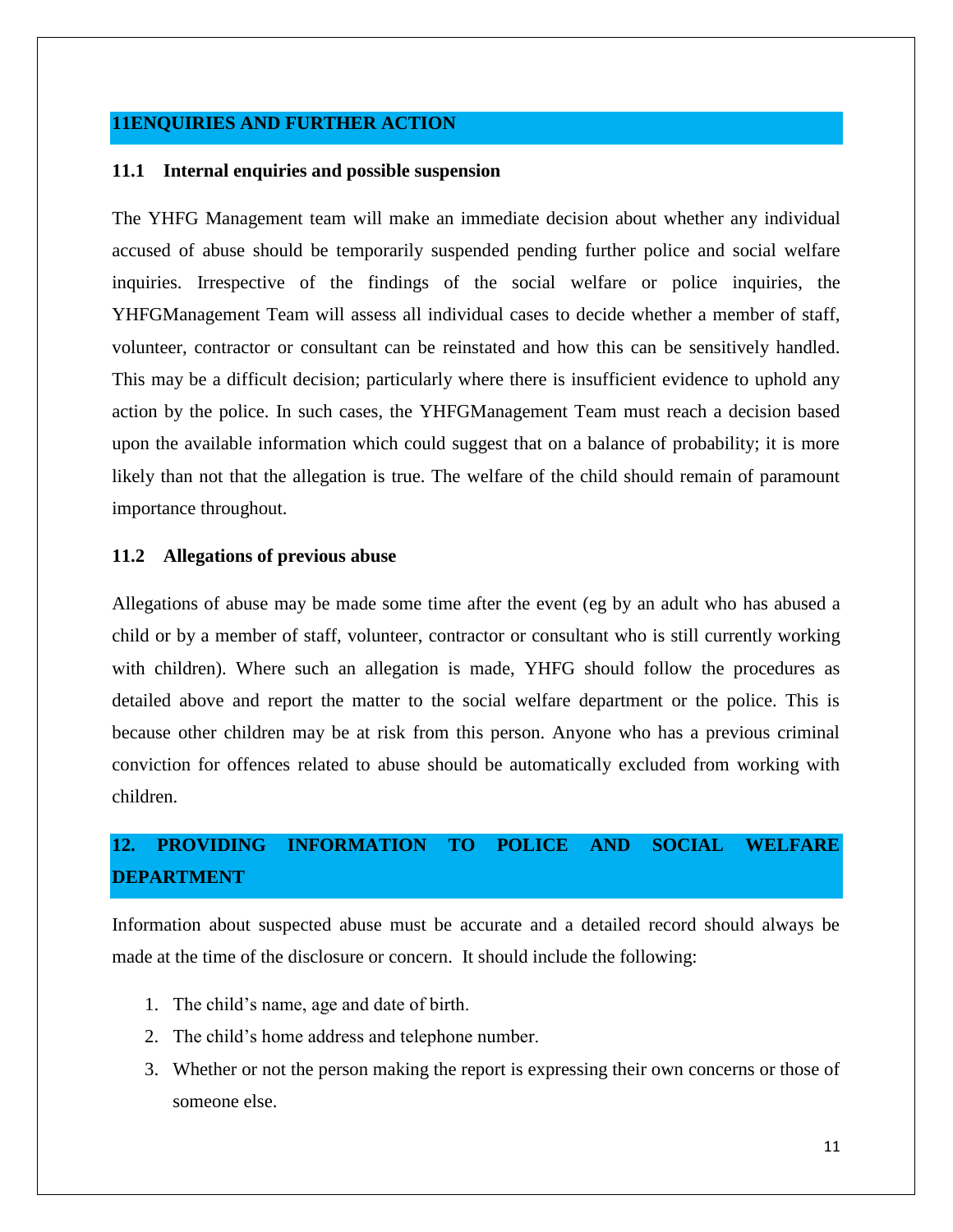- 4. The nature of the allegation. Include dates, times, any special factors and other relevant information.
- 5. Make a clear distinction between what is fact, opinion or hearsay.
- 6. A description of any visible bruising or other injuries. Also any indirect signs, such as behavioral changes.
- 7. Details of witnesses to the incidents.
- 8. The child's account, if it can be given, of what has happened and how any bruising or other injuries occurred.
- 9. Have the parents been contacted?If so what has been said?
- 10. Has anyone else been consulted? If so record details.
- 11. If the child was not the person who reported the incident, has the child been spoken to? If so what was said?
- 12. Has anyone been alleged to be the abuser? Record details.
- 13. Where possible referral to the police or social services should be confirmed in writing within 24 hours and the name of the contact who took the referral should be recorded.

## **13. RESPONSIBILITIES FOR THOSE COVERED BY THE SCOPE OF THE CHILD PROTECTION POLICY**

Everyone who works with and engages with YHFG has a responsibility to ensure that children are protected. The responsibilities detailed below are mandatory for those who fall within the scope of this policy. YHFG Staff, YHFG Associates, YHFG Visitors and YHFG Managers must:

1. Never abuse, exploit a Child, act or behave in any way that places a child at risk of harm.

**2**. Report any Child abuse and Child protection concerns they have in accordance with applicable local office procedures and this policy.

3. Respond to a Child who may have been abused or exploited in accordance with applicable local office procedures and this policy.

4. Cooperate fully and confidentially in any investigation of concerns or allegations of Child abuse.